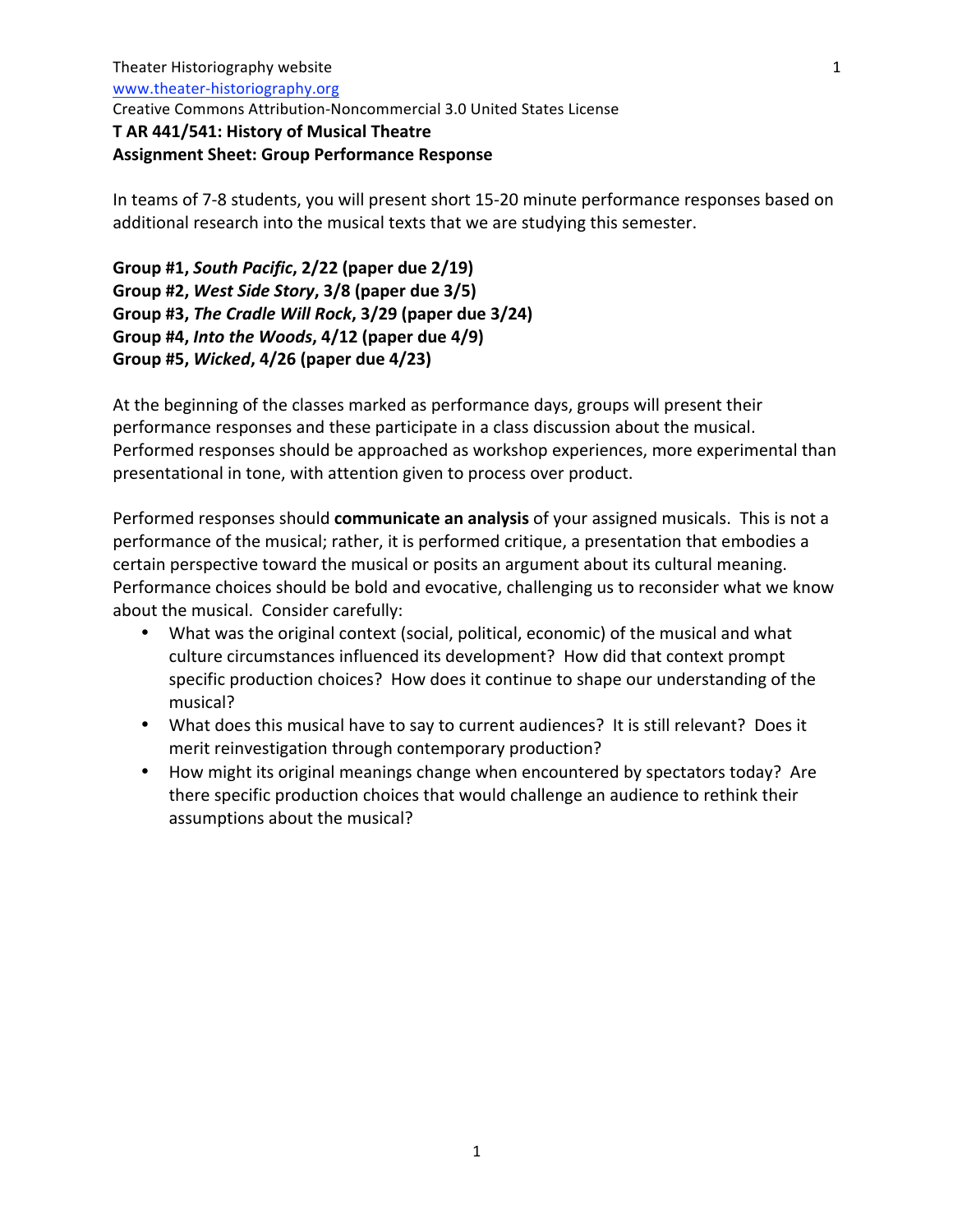#### Theater
Historiography
website

#### www.theater‐historiography.org

Creative
Commons
Attribution‐Noncommercial
3.0
United
States License In developing your performance, you will need to conduct research beyond the class lectures and
reading
assignments.

Each
person
is
responsible
for
part
of
the
overall
research conducted;
decide
early
on
who
is
interested
in
what
aspect
of
the
musical,
and
let
these interests guide vour direction. Beyond your research responsibilities, teams will divide the additional responsibilities of the facilitation according to these positions:

- **Stage Management/ Preceptor Liaison:** Responsibilities include leading group meetings, creating brief reports of meetings activities, submitting reports and maintaining a dialogue
with
the
preceptor,
and
facilitating
communication
between
members.
- Design: Responsibilities include the gathering of minimal properties, costumes, etc. for the
performance,
planning
and
organizing the
arrangement
of
the
performance
space (classroom),
and
arranging
for/setting
up
any
needed
technology.
- Marketing: Responsibilities include gathering and compiling information and research from
other
team
members,
creating
the
performance
program
from
this
material, copying/ distributing the program to the instructor and other students in the class; the program should include includes the title of your performance, director's notes, a scene breakdown,
a
cast
list,
and
other
relevant
information
you deem necessary.
- Directing/Dramaturgy: Responsibilities include leading group discussions about analysis of
the
musical,
creating
discussion
questions
from
research
material
gathered
from
the team
and
joining
the
preceptor
to
lead class
discussion
on
relevant issues
raised
in
the team's presentation, and creating the bibliography by compiling the team's resources (the
bibliography
should
include
at
least
10
consulted
sources
that
show
your
depth
and breadth
of
research;
no
Wikipedia).
- Book: Responsibilities include transcribing the groups' analysis of the musical into a performance text, revising the text through the rehearsal process, and providing copies of
the
final
text
to
all
group
members,
the
preceptor,
and
the
instructor.
- Performer 1 and Performer 2: Responsibilities include working closely with the book writer and director/dramaturg to create characters and performing those characters in the class presentation. Performers will take on the principle roles of the performance, but
should
also
feel
free
to assign smaller
roles to
other
team
members
as
needed.

(If
your
team
has
8
members,
you
can
choose
to
have
a
second
designer
or
a
third
performer.)

It is expected that group members will meet at least twice outside of class to coordinate research and creative responsibilities. And, these meetings should begin **at least** two weeks before the presentation. It is not mandatory that all team members be at every meeting (with 7‐8
people
teams,
I
know
there
will
be
difficulty
in
scheduling),
therefore
all
team
members must
be
diligent
in
communicating
with
the
stage
manager
and
staying
in
contact
with
other teams members. Email addresses will be provided, and I encourage you to share cell phone #'s with one another. It is possible to receive a grade lower than your group if you do not

2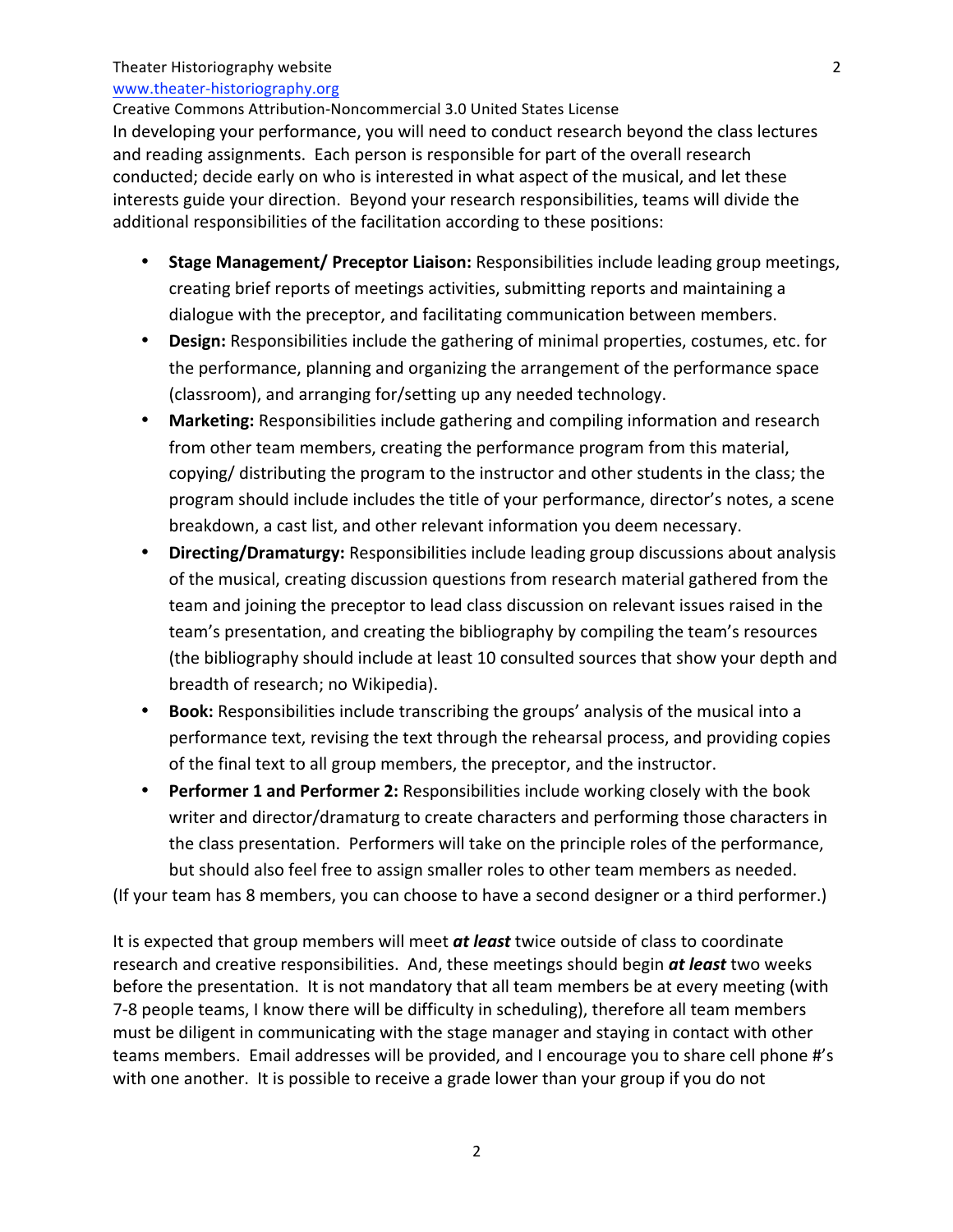#### Theater
Historiography
website

#### www.theater‐historiography.org

Creative
Commons
Attribution‐Noncommercial
3.0
United
States License participate
fully.

All
groups
are
encouraged
to
meet
with
me
or
Kevin
in
advance
to
discuss ideas.

My
office
hours
are
MW
2:00‐3:00
and
by
appointment.

#### Some
tips:

- Groups can include costumes and props as part of their performance, but focus your primary
energies
in
the
development
of
a
presentation
and
facilitated
discussion
that shows the quality of your research and analysis. (i.e. don't go overboard with unnecessary
stuff).
- Comedy is an effective mode of analysis, but be critical enough to know that you aren't merely going for the easy laugh. Sometimes a quiet or serious moment can be particularly effective in driving home your argument.
- Be creative about your use of the classroom; during your 15-20 minutes, you will have free reign to re-configure the room in any way that supports your performance. Indeed, you may even decide to have us leave the classroom. That being said, remember that you
ONLY
have
15‐20 minutes….period.

Any
set‐up
and
strike
must
be
done
quickly
and efficiently
to
maximize
your
performance
time.

#### **Analysis
Paper:**

In addition to collaborating with your performance group, each individual member will write a separate analysis essay that interprets the cultural relevance of the musical explored by your group through a close reading of its score and libretto. Use your work on the performed response as a place to start, but feel free to explore an interpretation of the musical that challenges or contradicts the performance. Essays will be 3-4 pages in length; although this is a short paper, make sure that you introduce your analysis properly and present a concise and persuasive
argument

about
the
cultural
relevance
of
the
text.

The only source needed for your essay is the musical text, but if you decide to include additional research, use MLA format for citations. All reports will be due the class period before your
performance
day.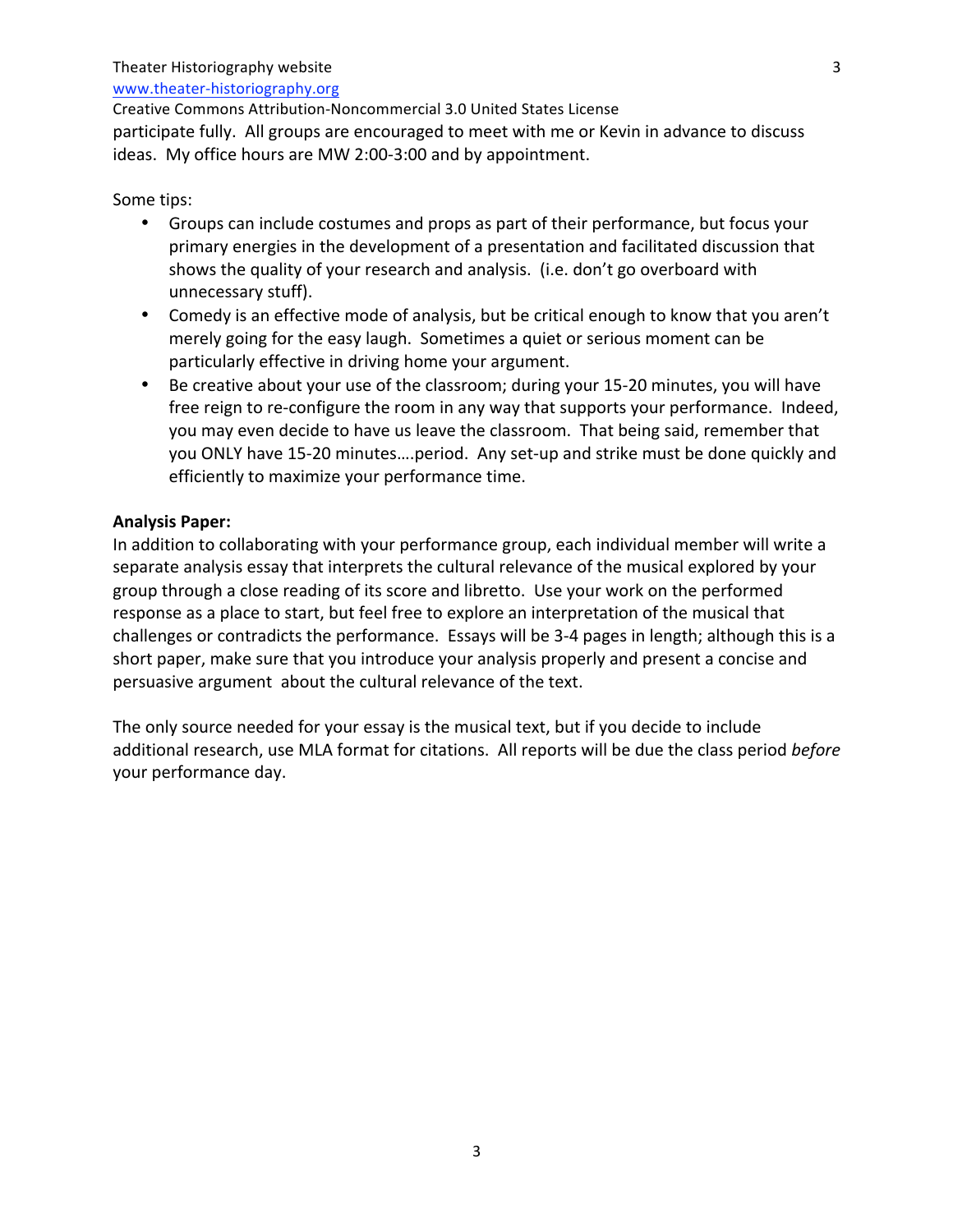Creative
Commons
Attribution‐Noncommercial
3.0
United
States License

#### **A
Question/Answer Session
with
Hypothetical
Student
X:**

Student X: Dr. Essin, this is a confusing assignment. Wouldn't you rather I just write a research paper?

La Essin: Writing is vital form of communication, one that should be mastered by all theatre students. But I am keenly aware that theatre students are particularly proficient in the arts of crafting
performance,
and
I
tend
to
see
richer
textual
analysis
emerge
from
projects
where students
are
encouraged
to
use
skills
with
which
they
are
most
proficient.

Student X: Wow...that's deep, Dr. Essin. I never thought of it that way...

La
Essin:

See…you
are learning
something
new already.

Student X: So, it's not a paper, it's a performance...do we just do scenes from the musical?

La Essin: Not quite. That's not to say you might include one of the musical numbers in your presentation,
but
the
performance
should
be
crafted
into
something
that
offers
a
commentary on the musical. It should embody your group's analysis of the performance as a cultural text.

Student:

Brilliant!

La
Essin:
I
know,
right?

Student: OK, Dr. Essin but I'm a designer...not an actor. And my friend Hattsie over here isn't an actor
either.

Do
we
have
to
sing?

And
dance?

La Essin: You don't have to, but you could give it a shot. These projects are more about group learning in a supportive community environment, not a polished performance. No one will be expecting perfect pitch or seemingly effortless choreography. And if you are totally petrified to perform
in
front
of
class,
you
can
contribute
in
other
ways—researching,
writing
the
script, gathering
props,
creating
discussion
questions,
etc.

Student: I'm suddenly so inspired! Thanks, Dr. Essin

La
Essin:
You're
welcome,
Student
X.

Go
Wildcats.